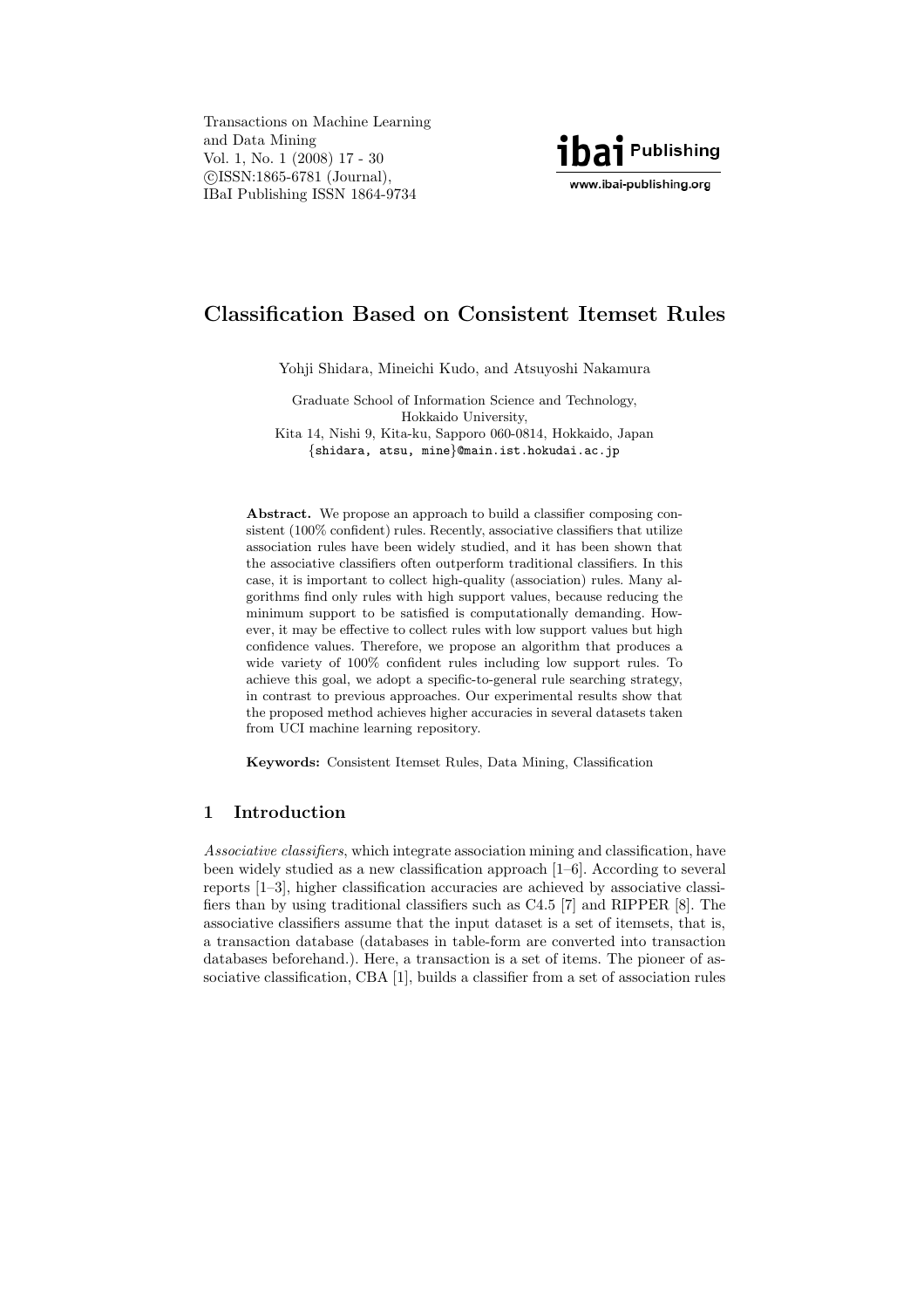#### 18 Y. Shidara, M. Kudo, A. Nakamura

obtained by an association rule mining technique such as Apriori [9]. Here, only high quality-rules are selected to construct a ruleset (a classifier).

In many mining techniques, the rules are found in a general-to-specific manner. In this case, starting from a null item, the number of items used in a temporal rule condition increases during the rule narrowing process. Note that a rule with a null item in the condition part explains every instance. In such an approach, items are added to a rule condition in such a way that a rule maintains a minimum support. Such a minimum-support requirement brings the efficiency of the mining process. One of challenging issues is to extract more rules having lower supports (below a required minimum support) but sufficiently high confidences to improve association classifiers. This has not been carried so far due to the impractical increase in computational cost that is mainly consumed to examine many combinations of items while keeping a small value of support. We overcome this difficulty by taking the reverse strategy, that is, a specific-to-general approach. In this approach, confidence is given more priority than support. As a result, regardless of their values of support, more rules with a high confidence value can be found efficiently. Note that an individual instance can be regarded as a 100% confident rule itself, while the support value of the corresponding rule is quite low (such a rule might explain only one instance.). They are the most specific rules. We merge some instances by taking intersection (the set of common items among them) to make them more general. This merging is done only when the consistency (explaining instances of one class only) is maintained. As a consequence, we obtain the most general rules, in the set inclusion relation, keeping consistency. In addition, such rules are expected to be highly interpretable because they represent some unique patterns for a class.

In the proposed method, we consider combinations of instances instead of combinations of items. The latter is more popular than the former. This exchange enables us to have an algorithm that runs in a linear order with respect to the number of items. Although the naive version of the proposed algorithm still requires a combinatorial number of examinations of instances, we can reduce the computational cost in its randomized version.

Our contribution is summarized as follows: 1) a novel rule extraction method is proposed as an extension of the subclass method  $[10–12]$ , so that a transaction database consisting of itemsets is now able to be dealt with, 2) a classification rule combining obtained consistent (association) rules is proposed, and 3) it is shown that the proposed classifier achieves higher classification accuracies in several datasets than do such as C4.5 [7], RIPPER [8], CBA [1], CMAR [2] and CPAR [3].

The initial version of the classifier is proposed in [13]. In this paper, we developed the classifier by simplifying rules while maintaining consistency. Experimental results show that this modification improves the average classification accuracy of the proposed classifier. Moreover, we discuss the effect of setting of discretization granularity for numerical attributes on the performance of our classifier.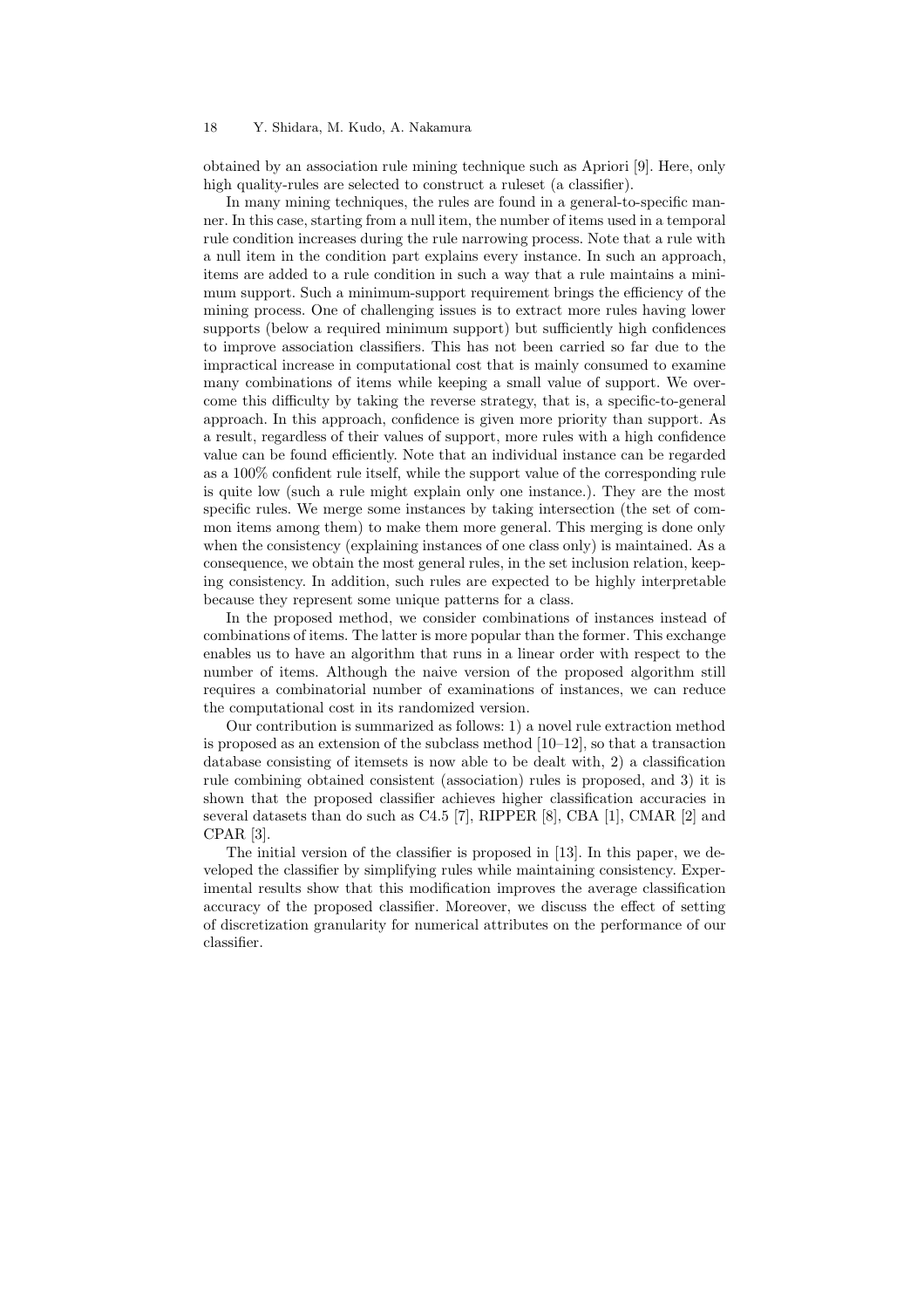# **2 Methodology**

Our method is built on the basis of the subclass method  $[10-12]$ , which is a classifier only applicable to numerical attributes. We expand the framework of the subclass method so as to deal with transaction databases.

#### **2.1 Problem setting**

Let D be a dataset,  $\mathcal{I} = \{I_1, I_2, \ldots, I_n\}$  be the set of all items in D, and  $C =$  ${c_1, c_2,..., c_k}$  be the set of the class labels. We refer to a pair of an itemset  $X \subseteq \mathcal{I}$  and a class label  $c \in C$  as an *instance*, that is,  $(X, c) \in D$  denotes an *instance*. For simplicity, we also call  $X$  *instance*. A rule  $r$  is written in the form  $r: A \to c$ , where  $A \subseteq \mathcal{I}$  and  $c \in C$ . If  $A \subseteq X$  holds, we say that "itemset" A covers (explains) instance X" or "rule  $r : A \to c$  covers (explains) instance X." Let  $D_c$  denote the family of the itemsets of the instances whose class label is c (positive instances), and let  $D_{\overline{c}}$  be the itemsets of the remaining instances (*negative instances*). If itemset A does not cover any instance of  $D_{\overline{c}}$ , then we say that itemset A is consistent (to  $D_{\overline{c}}$ ). For an itemset family S, let  $R(S)$  denote the set of the common items seen in every instance of S, that is,  $R(S) = \bigcap_{X \in S} X$ .

For class c, a subclass S is defined as a subset of  $D<sub>c</sub>$  that satisfies the following:

- 1.  $R(S)$  is consistent to  $D_{\overline{c}}$ .
- 2. S is maximal, that is, no instance in  $D<sub>c</sub>$  can be added to S while keeping consistency of  $R(S)$ .

Here,  $R(S)$  is called *Consistent Common Itemset (CCI)* in class  $c \in C$ ) if S is a subclass of c. The family of the subclasses for class c is denoted by  $\Omega_c$  and the set of all subclasses over all classes is denoted by  $\Omega = \bigcup_{c \in C} \Omega_c$ . Then, what we want to obtain is the family of subclasses  $\Omega$  as well as CCIs  $(R(S)$ 's for  $S \in \Omega$ ) for all the classes.

**An example:** For an illustrative dataset (Table 1), there are two CCIs for **not-play** class and five CCIs for **play** class as follows:

- 1. {sunny, humid}  $\rightarrow$  not-play
- 2. {rainy, windy}  $\rightarrow$  not-play
- 3. {windless, normal-humidity}  $\rightarrow$  play
- 4. { $overses\} \rightarrow \text{play}$
- 5. {rainy, windless}  $\rightarrow$  play
- 6. {mild-temperature, normal-humidity}  $\rightarrow$  play
- 7. {sunny, normal-humidity}  $\rightarrow$  play

Here, each rule corresponds to one subclass (e.g.,  $\#1$  rule corresponds to  $S =$  $\{1, 2, 4\}$  and each itemset in the condition part shows one CCI (e.g.,  $\#1$  rule shows  $R(S) = \{\text{sumny, humid}\}\)$ . The procedure of finding these rules will be described in the following section.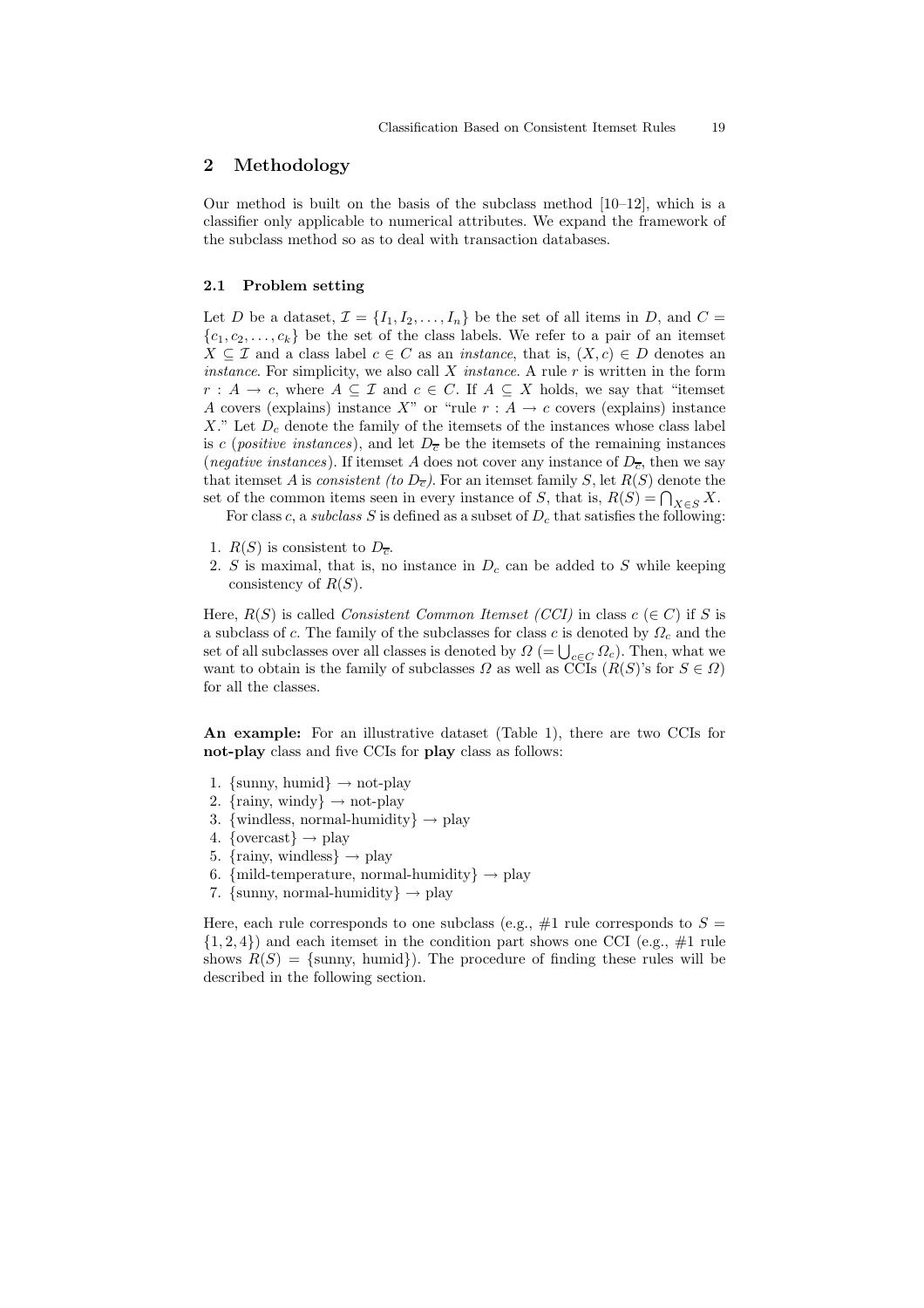| ΙD             |                                                             |          |
|----------------|-------------------------------------------------------------|----------|
|                | {sunny, hot, humid, windless}                               | not-play |
| $\mathfrak{D}$ | $\{\text{sumny}, \text{hot}, \text{humid}, \text{windy}\}\$ | not-play |
| 3              | $\{\text{rainy, cool, normal-humidity, window}\}$           | not-play |
| 4              | {sunny, mild-temperature, humid, windless}                  | not-play |
| 5              | {rainy, mild-temperature, humid, windy}                     | not-play |
| 6              | {overcast, hot, humid, windless}                            | play     |
| 7              | {rainy, mild-temperature, humid, windless}                  | play     |
| 8              | {rainy, cool, normal-humidity, windless}                    | play     |
| 9              | {overcast, cool, normal-humidity, windy}                    | play     |
| 10             | {sunny, cool, normal-humidity, windless}                    | play     |
|                | {rainy, mild-temperature, normal-humidity, windless}        | play     |
| 12             | {sunny, mild-temperature, normal-humidity, windy}           | play     |
| 13             | {overcast, mild-temperature, humid, windy}                  | play     |
| 14             | {overcast, hot, normal-humidity, windless}                  | play     |

**Table 1.** An illustrative dataset.

#### **2.2 Rule extraction procedure**

We employ a randomized algorithm [10] to obtain a subset  $\Omega' \subseteq \Omega$  to economize the computational cost of enumerating all members of  $\Omega$ . According to a theoretical analysis [10], the suboptimal subclass family  $\Omega'$  (a subset of CCIs) obtained by this randomized algorithm with a fixed iteration number has the following properties:

- 1. Larger subclasses (CCIs with larger coverage rates) are more likely to be found than smaller subclasses in the earlier iterations (The procedure is described later.).
- 2. Characteristic subclasses are also more likely to be found. Here, a "characteristic subclass" is one that includes instances covered by only a few subclasses.

Now let us explain the algorithm briefly. The algorithm executes multiple scans for all positive instances. The scanning is repeated  $t$  times for a given  $t$ . Each scan is made according to a random order, that is, a permutation  $\sigma =$  $(\sigma_1, \sigma_2, \ldots, \sigma_{|D_{\alpha}|})$  randomly chosen. According to order  $\sigma$ , we merge the positive instances into  $S$  (initialized by the empty set) in order, as long as the addition does not break the consistency of  $R(S)$ . Otherwise we skip the positive instance. Because of the fact that the merging process does not make  $R(S)$  larger than before, in the set inclusion relation, and the fact that all positive instances are scanned, it is guaranteed that one subclass is necessarily found by one scan. Here, the dataset is assumed to be consistent in the weakest sense, that is, all of the positive instances themselves are assumed to be consistent to the negative instances. We may find the same subclass for different  $\sigma$ 's. Thus, the duplicated subclasses are removed in the last stage.

If we test all possible  $|D_c|$ ! permutations, we can obtain the complete family  $\Omega_c$  of the subclasses of class c. However, even for not so large  $|D_c|$ , this number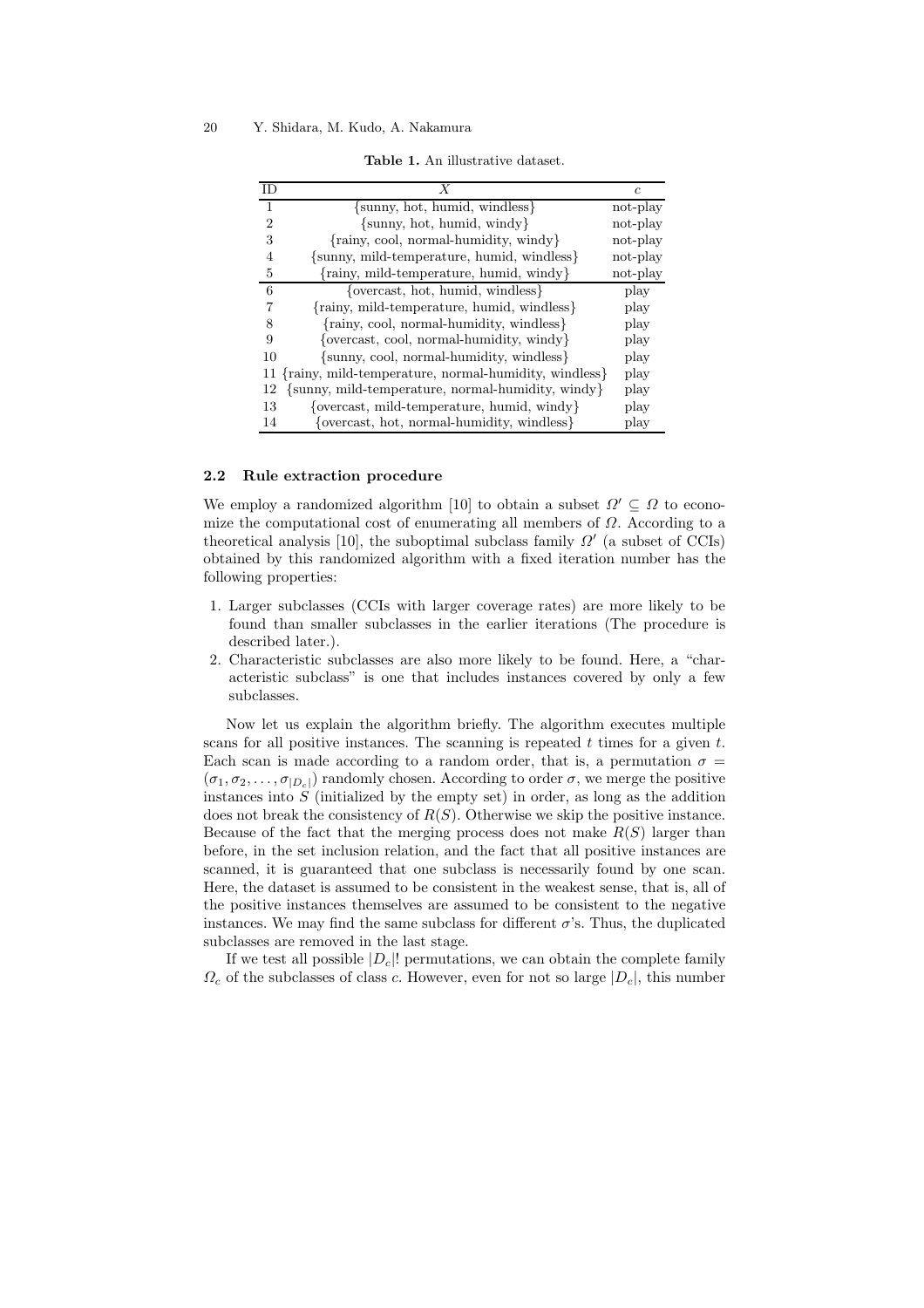becomes infeasible. So we terminate the iteration by a given iteration number t. As described already, we can expect that almost all important subclasses are found even for a moderate iteration number, say  $t = 1,000$ , for each target class. For the constant t, the randomized algorithm runs in  $O(|D_c||D<sub>\tau</sub>||\mathcal{I}|)$  for each target class, where  $|D_c|$  is the number of instances in a target class,  $|D_{\overline{c}}|$  is the number of instances in non-target classes and  $|\mathcal{I}|$  is the number of the items.

**An example:** Let us show how to obtain a rule "{sunny, humid}  $\rightarrow$  not-play" from Table 1.

Assume that the permutation is decided as  $\sigma = (1, 2, 3, 4, 5)$ .

- 1. Instance #1 is put into S. Here,  $S = \{1\}$  and  $R(S) = \{\text{sumny, hot, humid,}\}$ windless}. This  $R(S)$  is consistent, because no negative instance (Nos. 6–14) has all of the items at once.
- 2. When instance  $\#2$  is put into S,  $R(S)$  becomes {sunny, hot, humid}.  $R(S)$ is still consistent.
- 3. If instance  $\#3$  is put into S,  $R(S)$  becomes  $\emptyset$ , and the consistency is broken (because  $\emptyset$  is included in any itemset). So we skip instance  $\#3$  for merging.
- 4. When instance  $\#4$  is put into S,  $R(S)$  becomes {sunny, humid}. The consistency of the itemset is still kept.
- 5. If instance  $\#5$  is put into S,  $R(S)$  becomes {humid}, and the consistency is again broken because the negative instances  $\#6, \#7$  and  $\#13$  include {humid}. So we skip this instance too.

Through this scan we obtain a CCI:  $R(S) = \{\text{sumny}, \text{ humid}\}\$  with the corresponding of  $S = \{1, 2, 4\}.$ 

Note that another scan with a different  $\sigma$  produces another rule. For example, with  $\sigma = (3, 5, 1, 2, 4)$  we have another rule  $\{\text{rainy}, \text{windy}\} \rightarrow \text{not-play." By}$ repeating scanning with all  $120(= 5!)$  permutations, all of the subclasses for class **not-play** are obtained. In this example, there are only two subclasses for class **not-play** and five subclasses for class **play**.

## **2.3 Classification**

Once CCIs have been obtained in each class, we can proceed to build a classifier. We design a classifier relying on the following belief (note that all of the rules are 100% confident to the training set):

- 1. Rules with larger coverage rates are more reliable.
- 2. Class assignment by a larger number of rules is more reliable.

In order to satisfy both of these, we introduce a score to a rule and sum up the scores of rules that explain a given instance. Here, the score of a rule is measured by its coverage rate of positive instances. We classify an instance into a class with the highest score, sum of the rules covering the instance.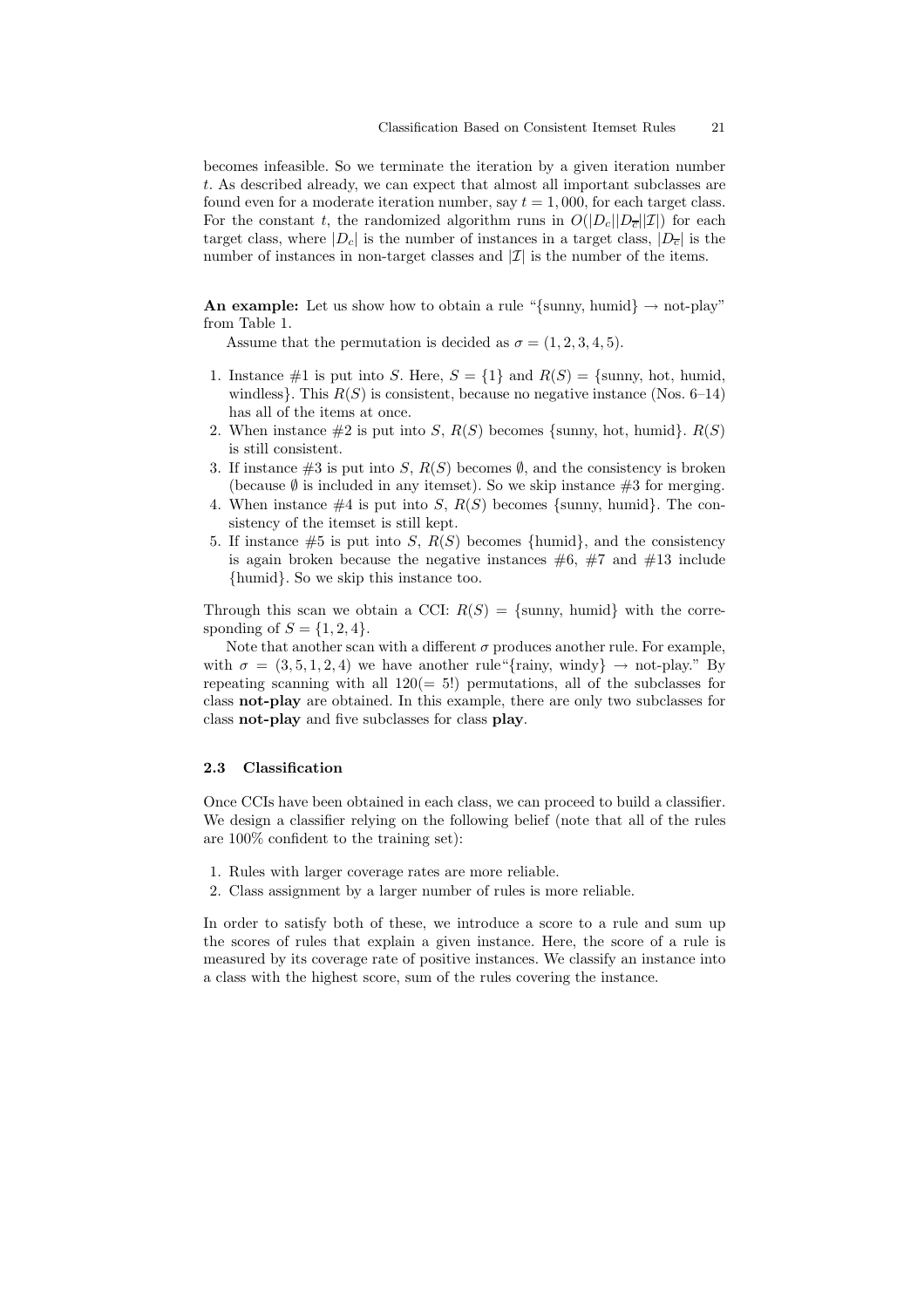#### 22 Y. Shidara, M. Kudo, A. Nakamura

Let us assume that a (class unknown) instance is given with an itemset A. Next, let  $\mathcal{S}_{A,c}$  be the set of subclasses  $S \in \Omega_c$ ) whose  $R(S)$  is included in A, that is,

$$
\mathcal{S}_{A,c} = \{ S \in \Omega_c \mid R(S) \subseteq A \}.
$$

Then our classification rule is written as

$$
\hat{c} = \arg \max_{c \in C} \sum_{S \in \mathcal{S}_{A,c}} \frac{|S|}{|D_c|}.
$$

Here,  $|S|/|D_c|$   $(0 < |S|/|D_c| \le 1)$  is the score of subclass S (or equivalently CCI  $R(S)$ ). Note that the score can be obtained without additional calculation during the rule generalization process by counting the number of instances put into the subclass.

A tie-break is resolved by assigning it to the class with the largest population. If none of the rules are matched, the largest class is also chosen. We call this combining way the "Consistent Common Itemsets Classifier (shortly, CCIC)" approach.

## **3 Experimental Results**

We conducted an experiment to evaluate the performance of the CCIC approach.

#### **3.1 Settings**

According to the literature [1–3], we used 26 datasets from UCI Machine Learning Repository [14]. A summary of datasets is shown in Table 2.

Every instance in the dataset is converted into an itemset. Numerical attributes are discretized into 5 bins. Here, the intervals of specifying the bins are taken so as to make the populations of the attribute values equal in each attribute. The number of iterations is set to  $t = 1,000$ . The negative instances that break the consistency of any positive instance are removed in order to keep the consistency of the dataset in a weakest sense.

We also present the accuracies of C4.5 [7], RIPPER [8], CBA [1], CMAR [2] and CPAR [3] as competitors. All of their results are taken from reference [3]. This is allowed because the experimental conditions are almost the same.

#### **3.2 Accuracy of CCIC**

The results of CCIC are shown in Table 3. The average accuracy is obtained by 10-fold cross validation. In total, CCIC was the third in accuracy but was the first in the number of wins  $(8/26)$ .

As can be seen from the results, the performance of the CCIC approach depends on the problem. Let us examine the reasons for this dependency. Since CCIC uses only consistent rules, the level of accuracy may decrease if a sufficient number of consistent rules is not found. Even if many consistent rules are found,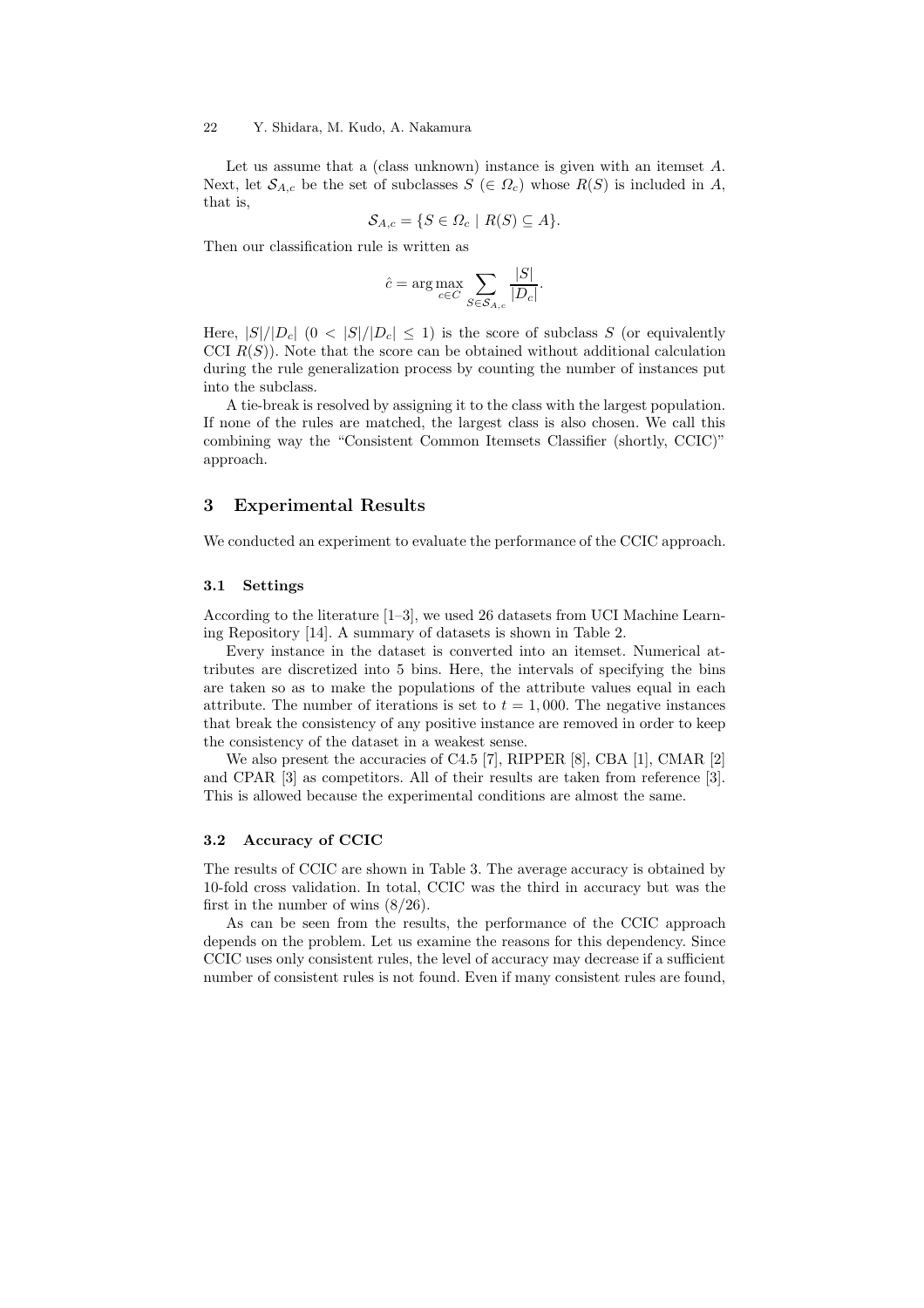| $_{\rm dataset}$ |                | $\#$ attr.      |                          |         | $\#inst.$ $\#classes$ major class |        | missing                           |  |
|------------------|----------------|-----------------|--------------------------|---------|-----------------------------------|--------|-----------------------------------|--|
|                  |                | $(cat.)$ (num.) |                          |         |                                   | $(\%)$ | (int.) (val.)<br>$(\text{attr.})$ |  |
| anneal           | 38             | 32              | 6                        | 898     | 6                                 | 0.76   | 0.763<br>1.000 0.650              |  |
| austra           | 14             | 8               | 6                        | 690     | $\overline{2}$                    | 0.56   |                                   |  |
| auto             | 25             | 10              | 15                       | $205\,$ | 7                                 | 0.33   | 0.280<br>0.224 0.012              |  |
| break            | 10             |                 | 10                       | 699     | $\overline{2}$                    | 0.66   | 0.100<br>0.023 0.002              |  |
| cleve            | 13             | 7               | 6                        | 303     | $\overline{2}$                    | 0.54   | 0.023 0.002<br>0.154              |  |
| <b>crx</b>       | 15             | 9               | 6                        | 690     | $\overline{2}$                    | 0.56   | 0.467<br>$0.054$ $0.006$          |  |
| diabetes         | 8              |                 | 8                        | 768     | $\overline{2}$                    | 0.65   |                                   |  |
| german           | 20             | 13              | 7                        | 1000    | $\overline{2}$                    | 0.70   |                                   |  |
| glass            | 9              |                 | 9                        | 214     | 7                                 | 0.36   |                                   |  |
| heart            | 13             |                 | 13                       | 270     | $\overline{2}$                    | 0.56   |                                   |  |
| hepati           | 19             | 13              | 6                        | 155     | $\overline{2}$                    | 0.79   | 0.789<br>0.484 0.057              |  |
| horse            | 22             | 15              | 7                        | 368     | $\overline{2}$                    | 0.63   | 0.955<br>0.981 0.238              |  |
| hypo             | 25             | 18              | 7                        | 3163    | $\overline{2}$                    | 0.95   | 0.999 0.067<br>0.320              |  |
| iono             | 34             |                 | 34                       | 351     | $\overline{2}$                    | 0.64   |                                   |  |
| iris             | $\overline{4}$ |                 | $\overline{4}$           | 150     | 3                                 | 0.33   |                                   |  |
| labor            | 16             | 8               | 8                        | 57      | $\overline{2}$                    | 0.65   | 0.982 0.357<br>1.000              |  |
| led7             | $\overline{7}$ | 7               | $\overline{\phantom{m}}$ | 3200    | 10                                | 0.11   |                                   |  |
| lymph            | 18             | 15              | 3                        | 148     | $\overline{4}$                    | 0.55   |                                   |  |
| pima             | 8              |                 | 8                        | 768     | $\overline{2}$                    | 0.65   |                                   |  |
| sick             | 29             | 22              | 7                        | 2800    | $\overline{2}$                    | 0.94   | 1.000 0.056<br>0.276              |  |
| sonar            | 60             |                 | 60                       | 208     | $\overline{2}$                    | 0.53   |                                   |  |
| tic-tac          | 9              | 9               | $\overline{a}$           | 958     | $\overline{2}$                    | 0.65   |                                   |  |
| vehicle          | 18             |                 | 18                       | 846     | $\overline{4}$                    | 0.26   |                                   |  |
| waveform 21      |                |                 | 21                       | 5000    | 3                                 | 0.34   |                                   |  |
| wine             | 13             |                 | 13                       | 178     | 3                                 | 0.40   |                                   |  |
| ZOO              | 16             | 16              | $\overline{\phantom{a}}$ | 101     | 7                                 | 0.41   |                                   |  |

**Table 2.** Summary of the datasets. Three missing rates are: 1) the rate of attributes including missing values, 2) the rate of instances including missing values, and 3) the rate of missing values to all values.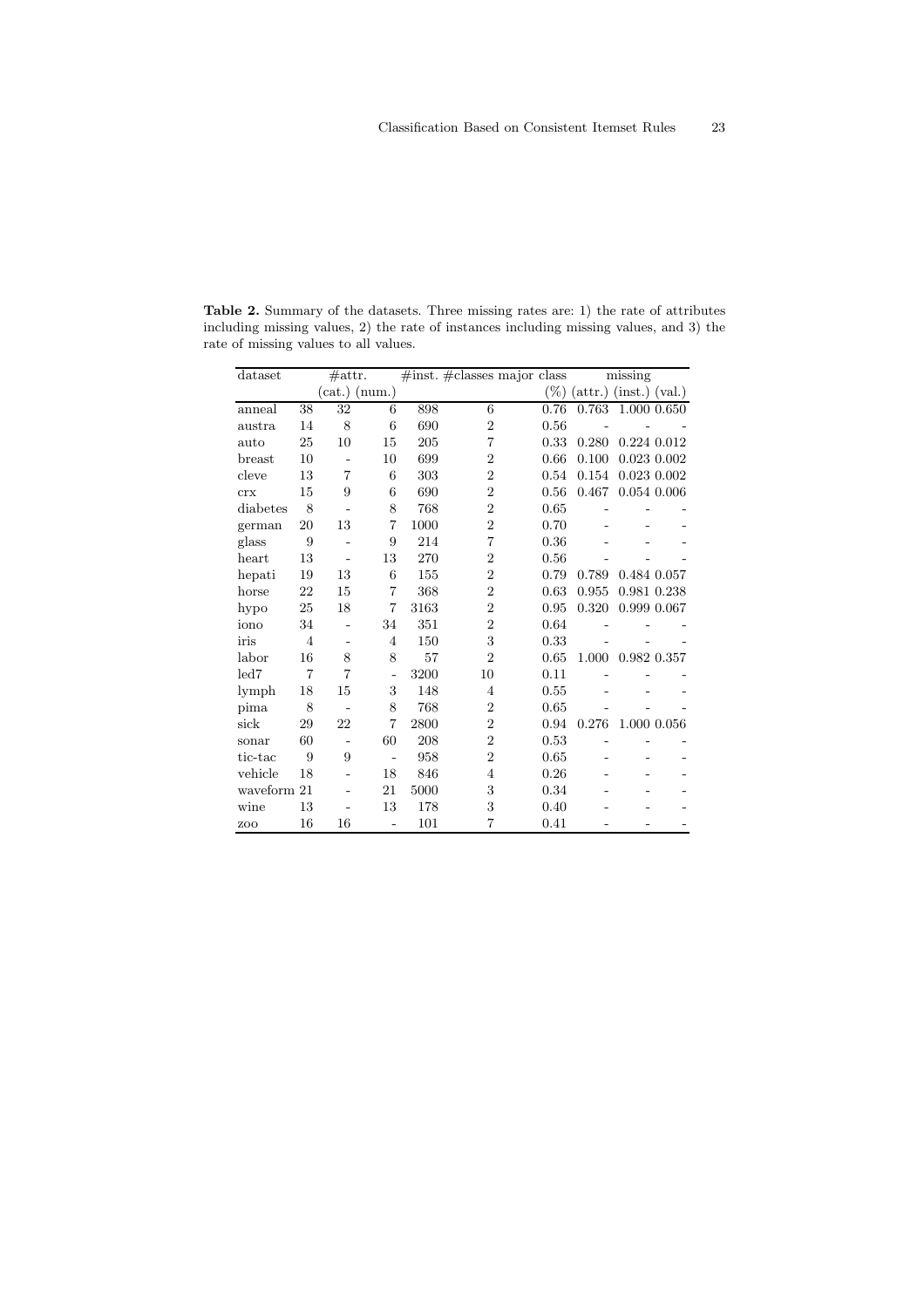**Table 3.** Accuracy comparison. The best score is indicated in boldface. The column #CCIs is the average number of CCIs found by the proposed method. The column 'drop' is the average ratio of test instances that are not matched with any rule. The bottom row #bests shows the number of datasets for which the method recorded the best accuracy.

| dataset  | C4.5   | <b>RIPPER</b> | CBA            |                             |       |       | CMAR CPAR CCIC #CCIs drop |          |
|----------|--------|---------------|----------------|-----------------------------|-------|-------|---------------------------|----------|
| anneal   | 0.948  | 0.958         | 0.979          | 0.973                       | 0.984 | 0.966 | 128.0                     | 0.02     |
| austra   | 0.847  | 0.873         | 0.849          | 0.861                       | 0.862 | 0.877 | 714.6                     | 0.00     |
| auto     | 0.801  | 0.728         | 0.783          | 0.781                       | 0.820 | 0.787 | 334.2                     | 0.07     |
| breast   | 0.950  | 0.951         | 0.963          | 0.964                       | 0.960 | 0.964 | 266.5                     | 0.00     |
| cleve    | 0.782  | 0.822         | 0.828          | 0.822                       | 0.815 | 0.828 | 584.9                     | 0.00     |
| crx      | 0.849  | 0.849         | 0.847          | 0.849                       | 0.857 | 0.875 | 716.8 0.00                |          |
| diabetes | 0.742  | 0.747         | 0.745          | 0.758                       | 0.751 | 0.723 | 833.6                     | 0.01     |
| german   | 0.723  | 0.698         | 0.734          | 0.749                       | 0.734 | 0.748 | 1635.6                    | 0.00     |
| glass    | 0.687  | 0.691         | 0.739          | 0.701                       | 0.744 | 0.705 | 193.0                     | 0.09     |
| heart    | 0.808  | 0.807         | 0.819          | 0.822                       | 0.826 | 0.837 | 548.0                     | 0.00     |
| hepati   | 0.806  | 0.767         | 0.818          | 0.805                       | 0.794 | 0.827 | 270.3 0.01                |          |
| horse    | 0.826  | 0.848         | 0.821          | 0.826                       | 0.842 | 0.845 | 601.3 0.02                |          |
| hypo     | 0.992  | 0.989         | 0.989          | 0.984                       | 0.981 | 0.972 | 183.4 0.01                |          |
| iono     | 0.900  | 0.912         | 0.923          | 0.915                       | 0.926 | 0.923 | 999.7 0.00                |          |
| iris     | 0.953  | 0.940         | 0.947          | 0.940                       | 0.947 | 0.933 | 35.0                      | 0.02     |
| labor    | 0.793  | 0.840         | 0.863          | 0.897                       | 0.847 | 0.833 | 77.0                      | 0.04     |
| led 7    | 0.735  | 0.697         | 0.719          | 0.725                       | 0.736 | 0.729 | 153.1                     | 0.00     |
| lymph    | 0.735  | 0.790         | 0.778          | 0.831                       | 0.823 | 0.810 | 260.6                     | 0.05     |
| pima     | 0.755  | 0.731         | 0.729          | 0.751                       | 0.738 | 0.732 | 829.2                     | 0.01     |
| sick     | 0.985  | 0.977         | 0.970          | 0.975                       | 0.968 | 0.941 | 438.1 0.01                |          |
| sonar    | 0.702  | 0.784         | 0.775          | 0.794                       | 0.793 | 0.836 | 1655.2                    | 0.00     |
| tic-tac  | 0.994  | 0.980         | 0.996          | 0.992                       | 0.986 | 0.989 | 268.9                     | 0.00     |
| vehicle  | 0.726  | 0.627         | 0.687          | 0.688                       | 0.695 | 0.703 | 1715.2 0.00               |          |
| waveform | 0.781  | 0.760         | 0.800          | 0.832                       | 0.809 | 0.802 | 2944.7 0.02               |          |
| wine     | 0.927  | 0.916         | 0.950          | 0.950                       | 0.955 | 0.961 | 407.8 0.00                |          |
| ZOO      | 0.922  | 0.881         | 0.968          | 0.971                       | 0.951 | 0.891 |                           | 8.8 0.11 |
| average  | 0.8334 | 0.8293        |                | 0.8469 0.8522 0.8517 0.8476 |       |       |                           |          |
| #bests   | 5      | $\mathbf{1}$  | $\overline{2}$ | 7                           | 5     | 8     |                           |          |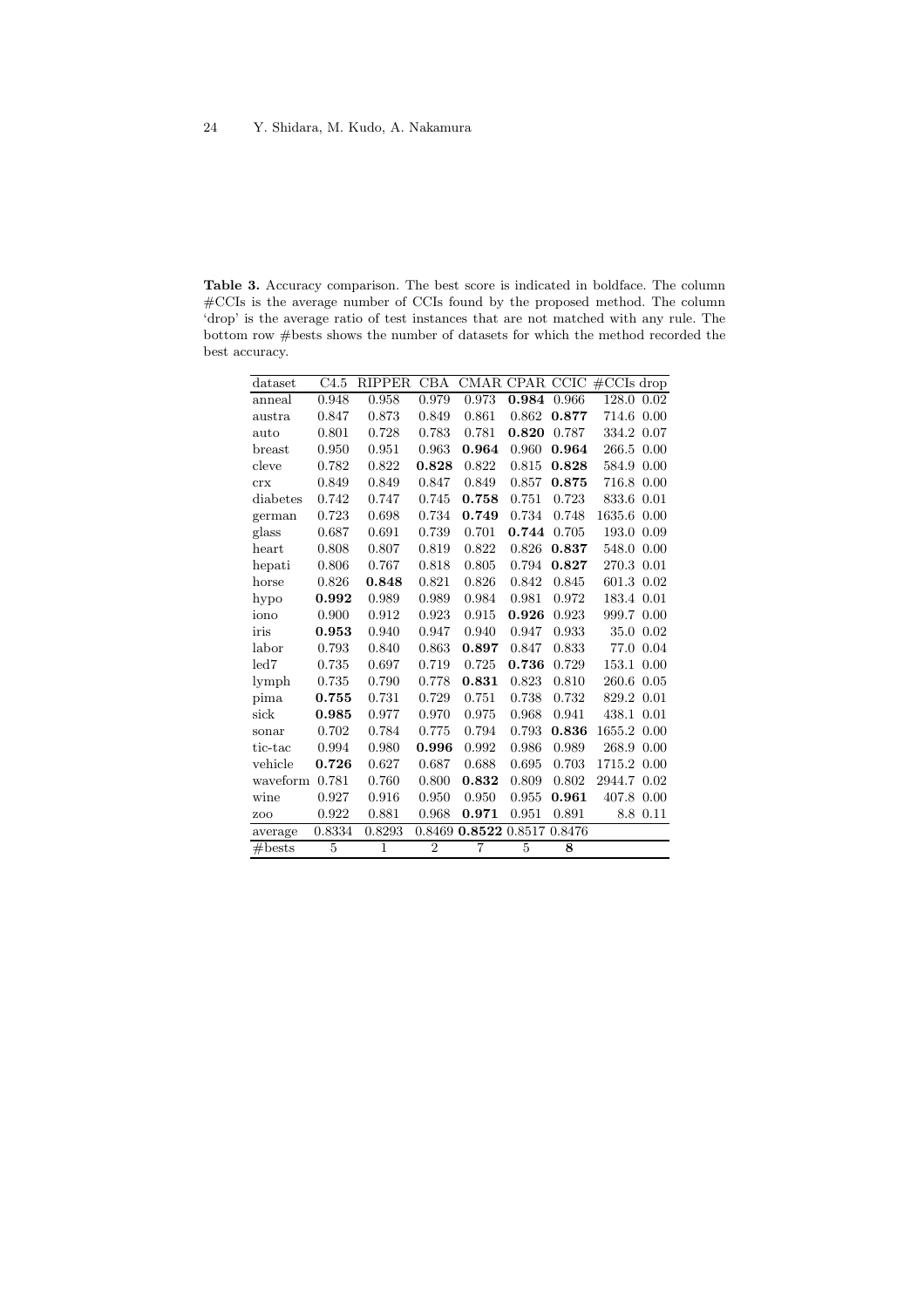their coverage rates might be low, that is, the consistent rules may explain only a part of the positive instances. When an instance is not matched by any rule, it is assigned to the largest population class in our classifier. This is one possible reason for the performance degradation. Indeed, in some datasets such as auto, glass and zoo, more than 5% of the test instances were not matched with any rule (see column 'drop' in Table 3).

# **4 Removing redundant attributes/items and adjusting the granularity**

#### **4.1 Model selection**

So far, we considered CCIs as consistent and maximal itemsets. In other words, a CCI holds the common properties seen in a maximal set of positive instances but not seen in any negative instance. However, in practice, some redundant items can be included in such a CCI. This is mainly due to the lack of sufficient number of positive instances. When the number of possible items is large and the number of instances explained by a CCI is small, there are, in general, some redundant items in the CCI. By the word "redundant", we mean that some of items can be removed while keeping consistency. It is widely known in pattern recognition that it is better to remain only necessary attributes as long as the consistency is kept. Note that, in our framework, only a single item is chosen from an attribute in each instance. That is, the number of attributes/items should be appropriately chosen according to the number of instances. So, we will carry out removal of redundant attributes in the following.

In our CCIC, there is one principal parameter that affects much the results. That is the number of bins used for discretizing a numerical variable into a set of binary variables (a set of items). In this way, a numerical value is translated into B binary values of which only one value takes one, according to the bin in which the value is. Then the chosen bin is represented as an item. In the previous experiment, we set  $B$  to 5 in common to all numerical variables. It should be noted that more bins cause less commonality of instances, that is, the probability of falling in a same bin becomes smaller. As a result, in a large value of B, to keep/increase the commonality among positive instances, more attributes are needed. Therefore, B is the key parameter in our approach.

In total, the number of attributes and the number of bins affect both to the performance of our CCI approach. In the viewpoint of model selection, we should select appropriately both the numbers depending on datasets. It is desirable to attain this from the basic statistics of a dataset, e.g. from the number of instances per attribute. However, there are many factors affecting the performance other than such a size. For example, the possible best classification rate is the most useful information, but it is hardly obtained. As a result, we confirm experimentally the effectiveness of removing redundant attributes and of selecting the number of bins.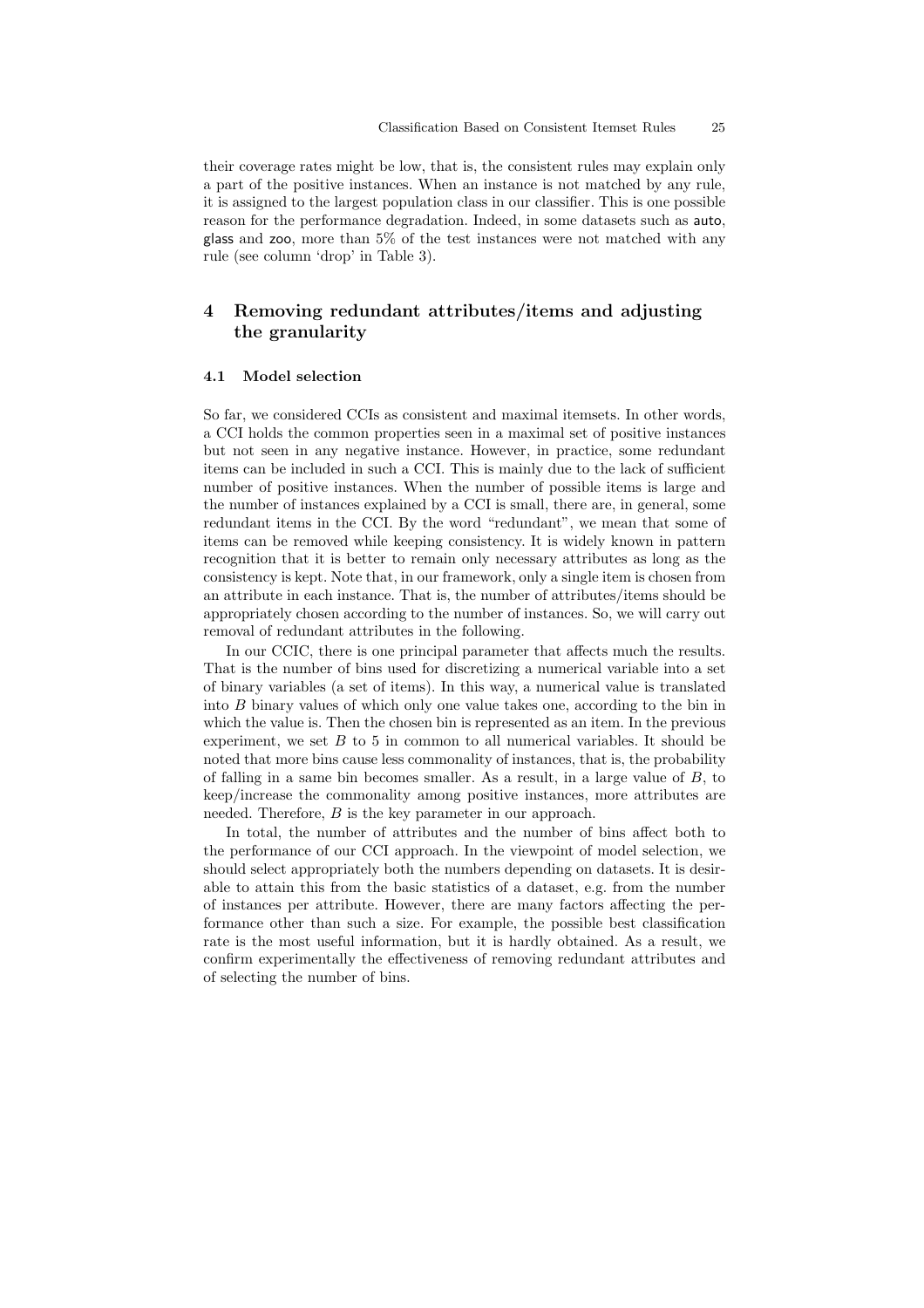# **4.2 CCIC with a minimal itemset**

We carried out removing of redundant attributes. We check every attribute as a candidate for removal in a random order. If the removal does not hurt the consistency, we remove it. Otherwise we leave the attribute. A processed CCI is referred to as an eCCI (an economized CCI).

**Table 4.** Comparison of the accuracies of CCIC and eCCIC. The figure in parentheses denotes the number of bins in each attribute. The column 'drop' is the average ratio of test instances that are not matched with any rule.

|          |         | accuracy            |                     |    |      | drop               |                     |
|----------|---------|---------------------|---------------------|----|------|--------------------|---------------------|
| dataset  | CCIC(5) | $\mathrm{eCCIC}(5)$ | $\mathrm{eCCIC}(B)$ |    |      | $CCIC(5)$ eCCIC(5) | $\mathrm{eCCIC}(B)$ |
| anneal   | 0.966   | 0.969               | 0.969               | 5  | 0.02 | 0.02               | 0.02                |
| austra   | 0.877   | 0.871               | 0.884               | 3  | 0.00 | 0.00               | 0.00                |
| auto     | 0.787   | 0.802               | 0.806               | 10 | 0.07 | 0.01               | 0.00                |
| breast   | 0.964   | 0.964               | 0.964               | 5  | 0.00 | 0.00               | 0.00                |
| cleve    | 0.828   | 0.834               | 0.834               | 3  | 0.00 | 0.00               | 0.00                |
| crx      | 0.875   | 0.875               | 0.875               | 5  | 0.00 | 0.00               | 0.00                |
| diabetes | 0.723   | 0.717               | 0.740               | 3  | 0.01 | 0.01               | 0.00                |
| german   | 0.748   | 0.745               | 0.755               | 3  | 0.00 | 0.00               | 0.00                |
| glass    | 0.705   | 0.682               | 0.691               | 10 | 0.09 | 0.02               | 0.03                |
| heart    | 0.837   | 0.841               | 0.852               | 10 | 0.00 | 0.00               | 0.00                |
| hepati   | 0.827   | 0.839               | 0.839               | 5  | 0.01 | 0.01               | 0.01                |
| horse    | 0.845   | 0.845               | 0.850               | 3  | 0.02 | 0.02               | 0.01                |
| hypo     | 0.972   | 0.974               | 0.984               | 10 | 0.01 | 0.00               | 0.00                |
| iono     | 0.923   | 0.920               | 0.920               | 5  | 0.00 | 0.00               | 0.00                |
| iris     | 0.933   | 0.933               | 0.940               | 3  | 0.02 | 0.02               | 0.01                |
| labor    | 0.833   | 0.850               | 0.907               | 3  | 0.04 | 0.04               | 0.00                |
| led7     | 0.729   | 0.728               | 0.728               |    | 0.00 | 0.00               | 0.00                |
| lymph    | 0.810   | 0.831               | 0.865               | 3  | 0.05 | 0.00               | 0.00                |
| pima     | 0.732   | 0.729               | 0.729               | 5  | 0.01 | 0.01               | 0.01                |
| sick     | 0.941   | 0.942               | 0.977               | 10 | 0.01 | 0.01               | 0.01                |
| sonar    | 0.836   | 0.841               | 0.841               | 5  | 0.00 | 0.00               | 0.00                |
| tic-tac  | 0.989   | 0.989               | 0.989               | L, | 0.00 | 0.00               | 0.00                |
| vehicle  | 0.703   | 0.690               | 0.695               | 10 | 0.00 | 0.00               | 0.00                |
| waveform | 0.802   | 0.803               | 0.821               | 3  | 0.02 | 0.01               | 0.01                |
| wine     | 0.961   | 0.966               | 0.966               | 5  | 0.00 | 0.00               | 0.00                |
| ZOO      | 0.891   | 0.933               | 0.933               |    | 0.11 | 0.02               | 0.02                |
| average  | 0.8476  | 0.8505              | 0.8598              |    |      |                    |                     |

The result is shown in Table 4 (see the column named  $eCCIC(5)$ ). On average, eCCIC (the classifier using eCCIs) is better than CCIC at 0.29%. It can also be seen that more test instances are matched by the rules of eCCIC compared with those of CCIC (compare the 'drop' ratio). This means that original CCIs were reduced and the corresponding rules became more general. In almost all cases in which such a generalization is recognized, the accuracy has been improved (see, auto, hypo, lymph, waveform and zoo).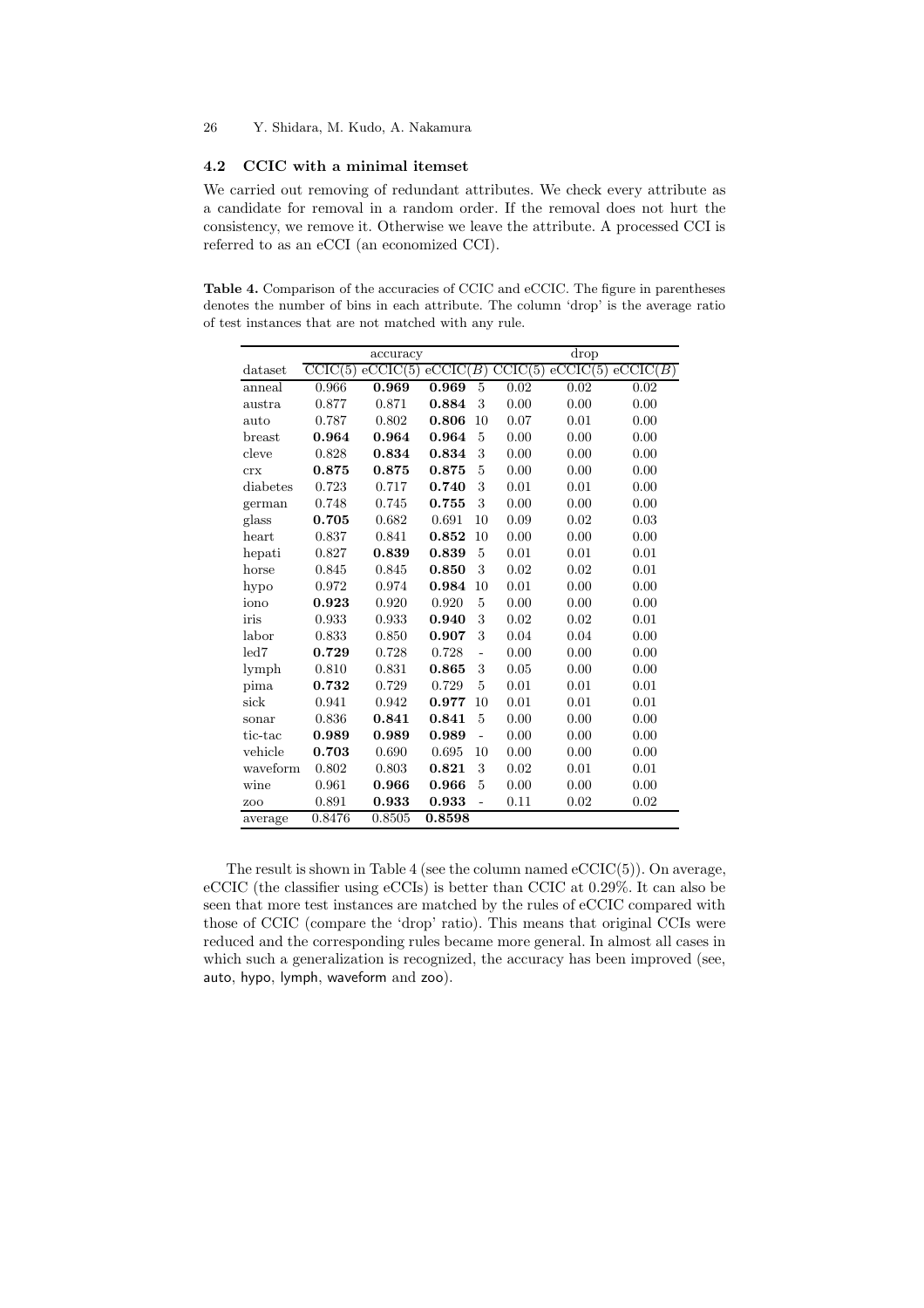As shown in Table 4, some instances are still not explained by any rule even after the removing prepossessing. On the other hand, as seen in Table 4, CCIC is better than eCCIC for datasets for which many consistent rules are found and almost all instances are covered by them. Therefore, a more systematic way other than a random removal would be worth studying.

#### **4.3 Adjustment of bin size**

Next, we examined the effect of the bin size  $B$  for discretizing numerical variables. Discretization has been studied in a wide range of fields including quantization, data compression, representation of data, rough sets, and so on. Indeed, discretization of numerical values is often discussed in frequent itemset mining (for example, see [15]). In addition, in rough sets, such a trial is called "granularity" [16, 17] and has been well studied.

We compared the classification accuracies of eCCIC for  $B = 3, 5, 10$  ( $B = 5$ ) in the previous experiments). The result is shown in Figure 1. Figure 1 shows the classification accuracy vs. the relative data size, that is, the ratio of the number of instances per class to the number of numerical attributes. We plotted those for 11 datasets with numerical attributes only. We can see roughly such a tendency that a rough discretization (a smaller number of bins) works better for large datasets. On the contrary, a finer discretization is better for small datasets.

To examine how degree the number of bins affects the number of attributes used in eCCIs, we investigated the relationship between three values of  $B$  and the accuracy. Figure 2 shows the average ratio of used attributes in eCCIC rules. In Figure 2, all datasets are displayed but the accuracy does not change for datasets with categorical attributes only. From Figure 2, we see that the number of attributes increases as the number of bins decreases. This implies that if the number of bins is smaller, then a larger number of attributes is necessary for finding the commonalty among many positive instances. Therefore, the result of Figure 1 is consistent with our basic strategy to use more attributes for a larger dataset and less attributes for a smaller dataset.

It is not easy to determine automatically an appropriate value of B, because it depends on the problem. For showing the possibility, the best accuracy achievable using one of three values of  $B$  is shown in Table 4. The average accuracy was increased to 0.8598 and the number of wins was 12 of 26 among 5 competitors plus this eCCIC classifier.

## **4.4 Scalability**

All of the experiments were performed on a 2 GHz Intel Core Duo PC (running Mac OS X 10.5.1) with 2 GB of main memory. The implementation was not multithreaded. The most time-consuming dataset was waveform; its execution time of 10-fold cross validation (including both training and test) with eCCIC was about 529 seconds. However, the algorithm is easily parallelized to reduce the running time with less overheads because each iteration is completely independent.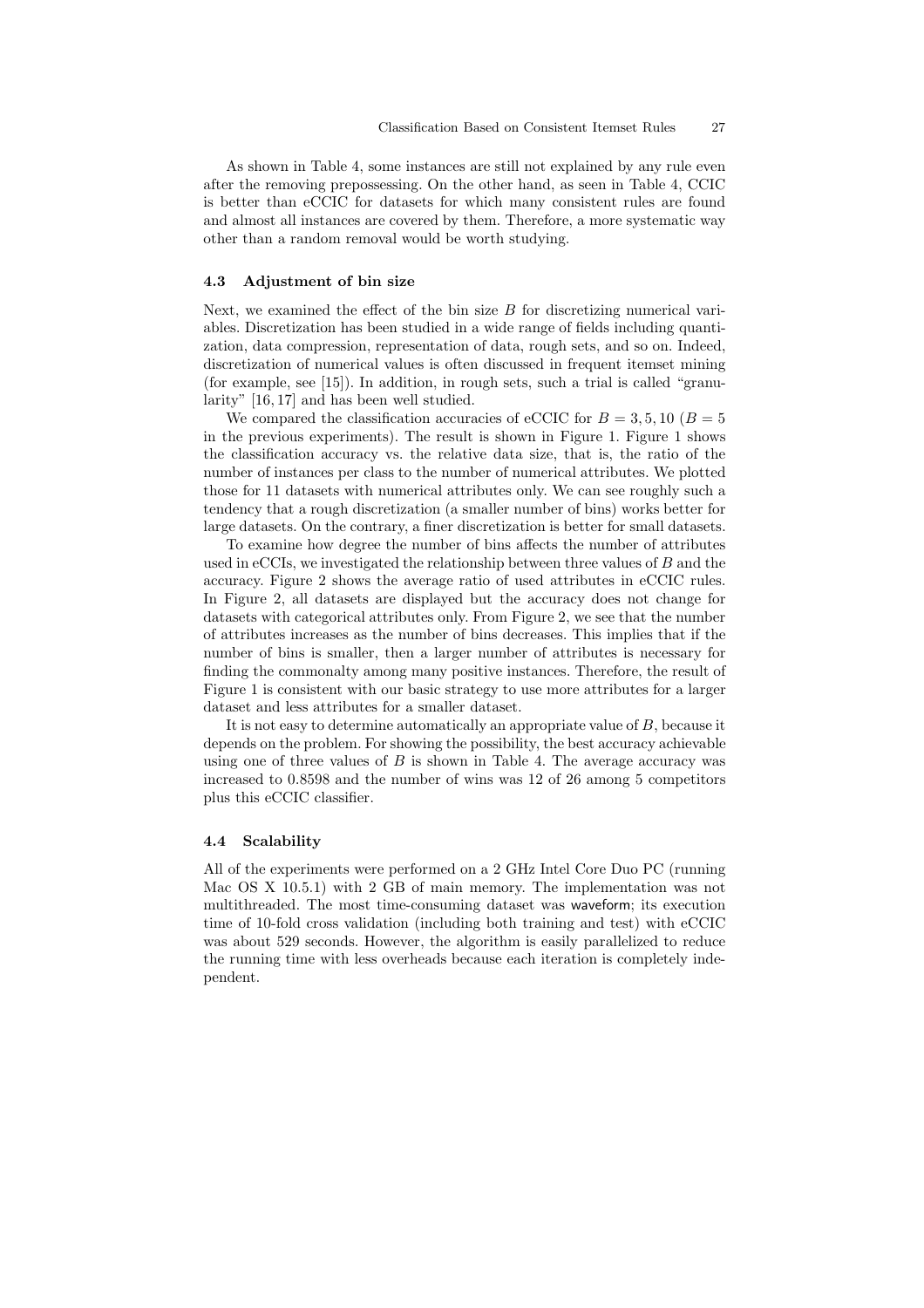

**Fig. 1.** Accuracy change in eCCIC for three different bin numbers. Only numerical datasets are displayed.



**Fig. 2.** Average ratio of used attributes/items in eCCIC rules.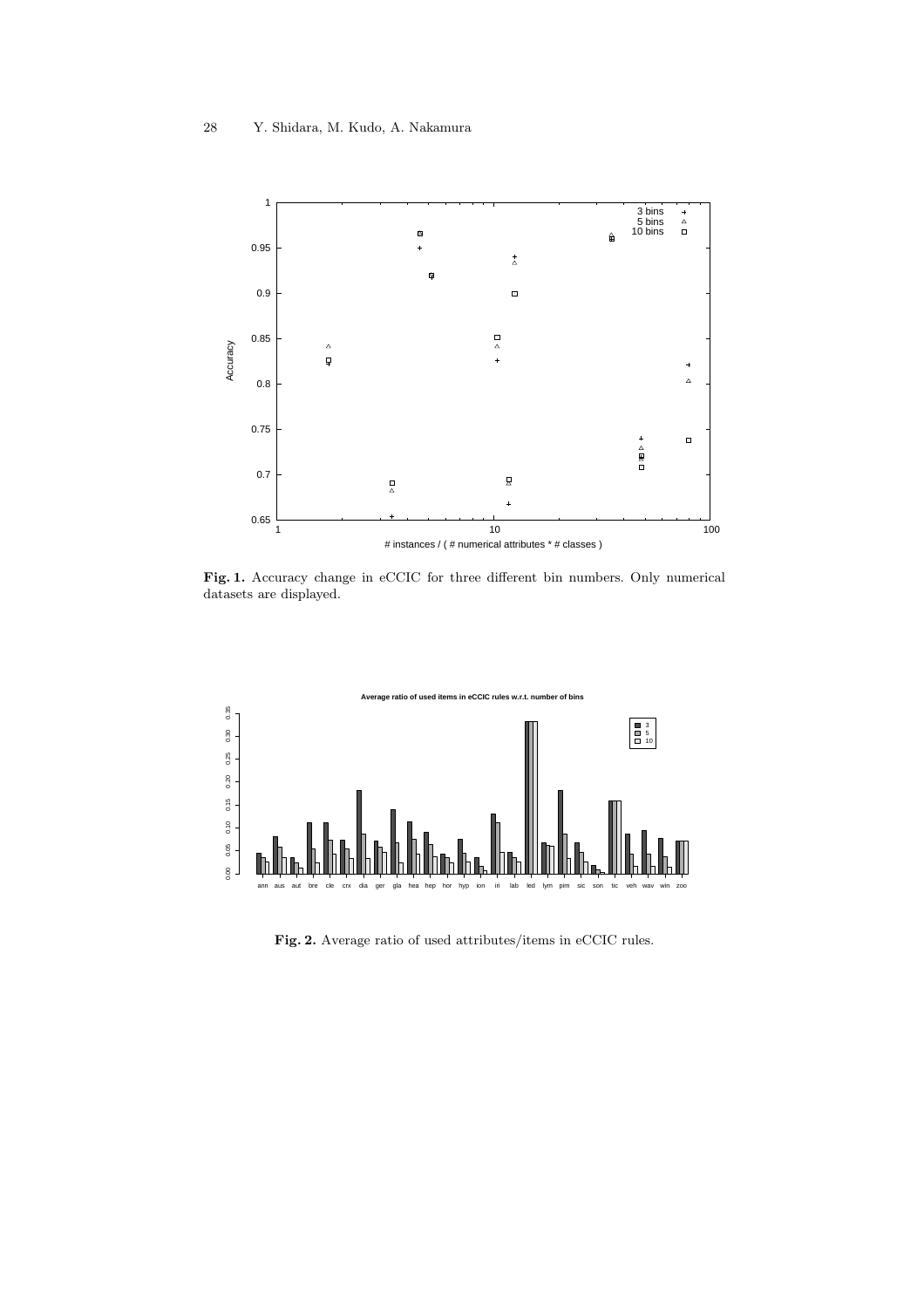## **5 Discussion**

We have proposed a novel way to collect consistent rules and showed the effectiveness of a classifier using them. At the current stage, we consider only consistent (100% confidence) rules which explain only positive instances. However, in many practical situations, it would be preferable to incorporate with consistencyrelaxed rules. When noisy measurement or wrong labelling can happen, such a relaxation is sometimes adequate. To achieve such a relaxation, possible approaches are usage of multiple subsets of instances systematically/randomly selected, such as boosting and bagging, and relaxing the exclusiveness against negative instances in our algorithm.

# **6 Conclusion**

A classifier, called CCIC, consisting of consistent rules and its redundancyremoved version eCCIC have been proposed. CCIC and eCCIC combine many consistent itemsets for classification. Thus, they can be seen associative classifiers. Experimental results showed that CCIC and eCCIC outperformed other classifiers in several datasets.

We have also discussed on how degree discretization affects the performance of the proposed classifier. The results suggest that an appropriate choice of discretization ways has a large possibility to improve the performance of the proposed classifier.

In future works, we will consider different ways of combining consistent rules and adoption of consistency-relaxed rules to improve the performance of the classifier. In addition, rule selection should be considered in order to reduce redundancy of the ruleset.

# **References**

- 1. Liu, B., Hsu, W., Ma, Y.: Integrating classification and association rule mining. In: Knowledge Discovery and Data Mining. (1998) 80–86
- 2. Li, W., Han, J., Pei, J.: CMAR: accurate and efficient classification based on multipleclass-association rules. In: Proceedings of IEEE International Conference on Data Mining (ICDM2001). (2001) 369–376
- 3. Yin, X., Han, J.: CPAR: Classification based on predictive association rules. In: 3rd SIAM International Conference on Data Mining (SDM'03). (2003)
- 4. Zaiane, O.R., Antonie, M.L.: Classifying text documents by associating terms with text categories. In: Proceedings of the 13th Australasian database conference. (2002) 215–222
- 5. Wang, Y., Wong, A.K.C.: From association to classification: Inference using weight of evidence. IEEE Transactions on Knowledge and Data Engineering **15**(3) (March 2003) 764–767
- 6. Dong, G., Zhang, X., Wong, L., Li, J.: CAEP: Classification by aggregating emerging patterns. In: Discovery Science. (1999) 30–42